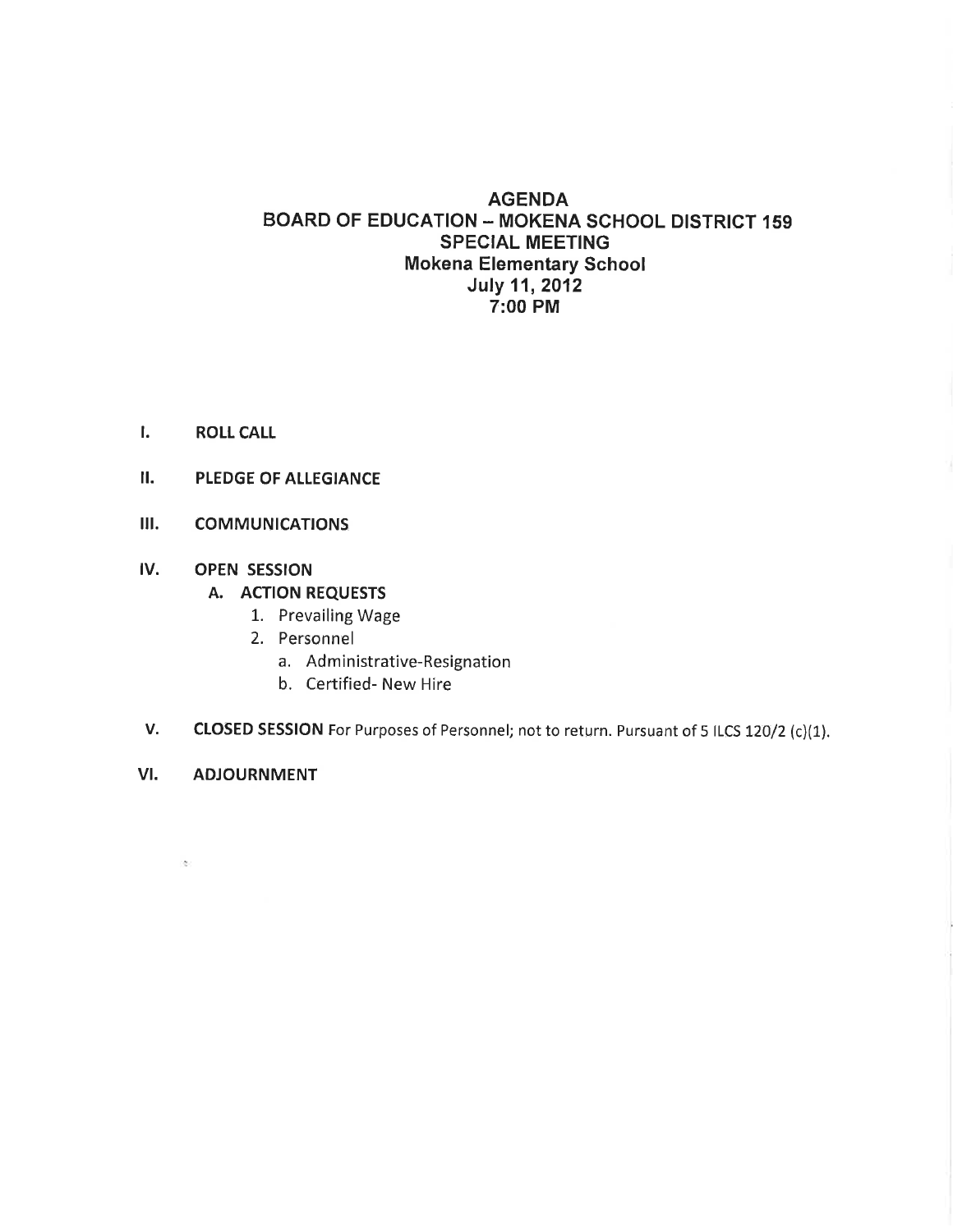

# MOKENA SCHOOL DISTRICT 159 **ACTION REQUEST**

To: Board of Education Steve Stein, Superintendent

From: Kirt Hendrick, Director of Business Operations

Re: Prevailing Wage Act

The adoption of the attached ordinance satisfies the legal requirement that the Board of Education enforces the Prevailing Wage Act for public works projects. On an annual basis, the District is responsible for determining the prevailing wage rates and enforcing those rates in contracts for building additions and improvements.

The Will County Regional Office of Education has assumed the responsibility of publishing the required Prevailing Wage Notification in local newspapers on behalf of local school districts. By law, the publication must take place within thirty days of filing the certified resolution with the Department of Labor and the Secretary of State. Since the Regional Office will publish the Public Notice on July 27, ceftified copies of this resolution will be mailed to the appropriate agencies after July 1.

Attached are the ordinance and the prevailing wage rates for will County.

lf this recommendation meets with the Board's approval the following motion would be appropriate and appreciated: "... move to approve the attached "PREVAILING WAGE RATE ORDINANCE" as presented."

Moved By:

Seconded By: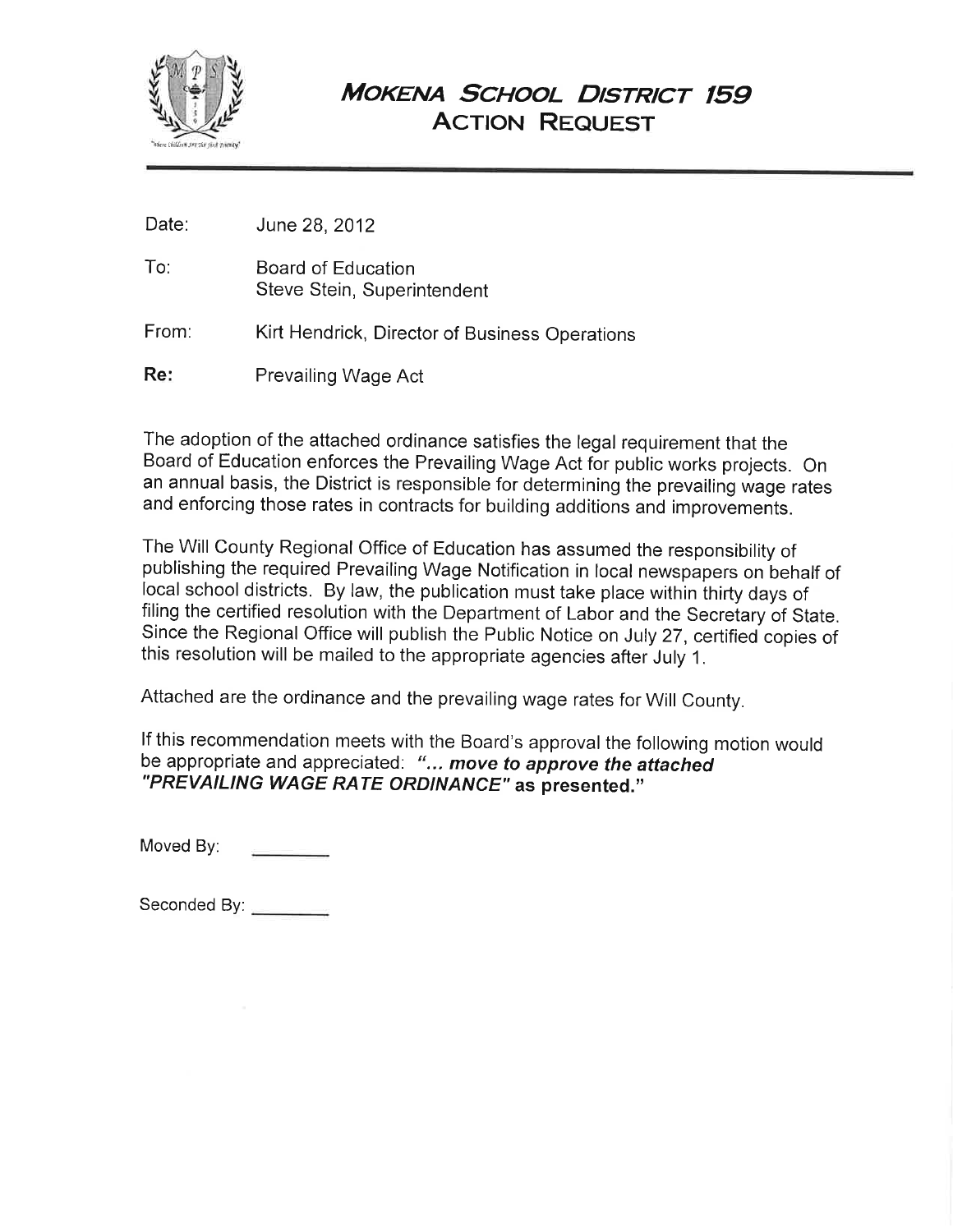### Action Request Mokena School District 159

## SPECIAL MEETING

### Personnel Recommendations - July 11, 2012

| <b>NAME</b>                                                | <b>POSITION</b>                           | <b>BUILDING</b> | <b>EFFECTIVE</b><br><b>DATE</b> | <b>EMPLOYMENT DETAIL</b>   |
|------------------------------------------------------------|-------------------------------------------|-----------------|---------------------------------|----------------------------|
| <b>Administrative - Resignation</b><br>1.<br>Kirt Hendrick | Director of Business<br><b>Operations</b> | <b>District</b> | 7/31/2012                       |                            |
| 2. Certified-New Hire<br>Rebecca Rodey                     | Teacher                                   | MJH             | 2012 - 2013<br>school year      | Lane 1, Step F<br>\$41,046 |

#### Recommended Motion:

"Move to approve personnel recommendations 1 through 2 as presented, subject to successful bockground check, drug screening (if opplicoble) and physical."